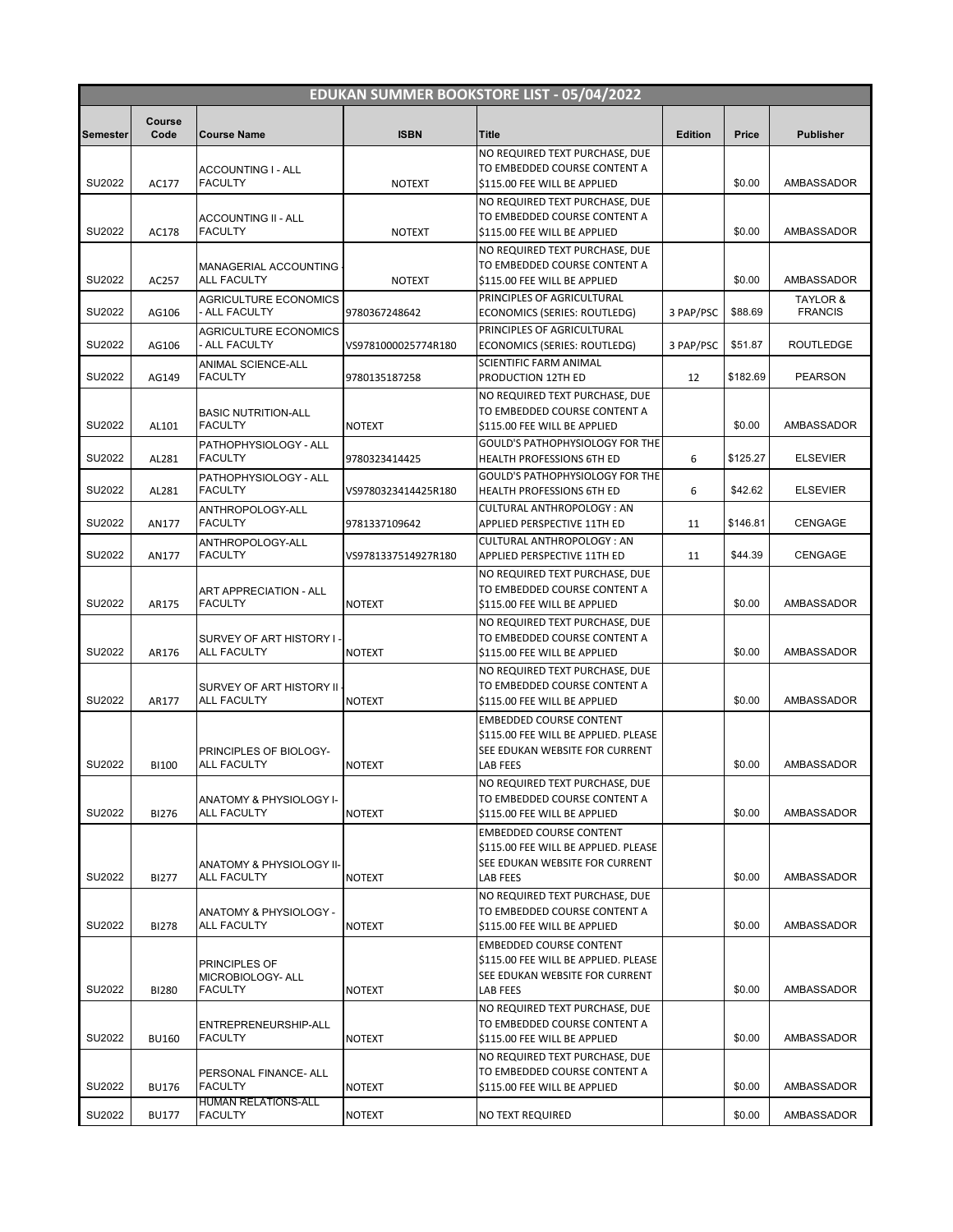|        |              | <b>INTRODUCTION TO</b>                                      |                     | NO REQUIRED TEXT PURCHASE, DUE<br>TO EMBEDDED COURSE CONTENT A                                 |            |          |                    |
|--------|--------------|-------------------------------------------------------------|---------------------|------------------------------------------------------------------------------------------------|------------|----------|--------------------|
| SU2022 | <b>BU178</b> | <b>BUSINESS-ALL FACULTY</b>                                 | <b>NOTEXT</b>       | \$115.00 FEE WILL BE APPLIED                                                                   |            | \$0.00   | AMBASSADOR         |
| SU2022 | <b>BU217</b> | <b>BUSINESS LAW- ALL</b><br><b>FACULTY</b>                  | <b>NOTEXT</b>       | NO REQUIRED TEXT PURCHASE, DUE<br>TO EMBEDDED COURSE CONTENT A<br>\$115.00 FEE WILL BE APPLIED |            | \$0.00   | AMBASSADOR         |
| SU2022 | <b>BU218</b> | <b>BUSINES ETHICS-ALL</b><br><b>FACULTY</b>                 | 9781260414097       | <b>BUSINESS ETHICS NOW. 6TH ED</b>                                                             | 6th        | \$95.27  | <b>MCGRAW HILL</b> |
| SU2022 | <b>BU218</b> | <b>BUSINES ETHICS-ALL</b><br><b>FACULTY</b>                 | VS9781260414134R180 | <b>BUSINESS ETHICS NOW. 6TH ED</b>                                                             | 6TH        | \$55.50  | <b>MCGRAW HILL</b> |
|        |              | <b>HUMAN RESOURCE</b>                                       |                     | NO REQUIRED TEXT PURCHASE, DUE                                                                 |            |          |                    |
| SU2022 | <b>BU221</b> | MANAGEMENT-ALL<br><b>FACULTY</b>                            | <b>NOTEXT</b>       | TO EMBEDDED COURSE CONTENT A                                                                   |            | \$0.00   | AMBASSADOR         |
|        |              |                                                             |                     | \$115.00 FEE WILL BE APPLIED<br>NO REQUIRED TEXT PURCHASE, DUE                                 |            |          |                    |
|        |              | <b>INTRODUCTION TO</b>                                      |                     | TO EMBEDDED COURSE CONTENT A                                                                   |            |          |                    |
| SU2022 | <b>BU225</b> | MARKETING- ALL FACULTY                                      | <b>NOTEXT</b>       | \$115.00 FEE WILL BE APPLIED                                                                   |            | \$0.00   | AMBASSADOR         |
|        |              |                                                             |                     | NO REQUIRED TEXT PURCHASE, DUE<br>TO EMBEDDED COURSE CONTENT A                                 |            |          |                    |
| SU2022 | <b>BU231</b> | ADVERTISING-ALL FACULTY NOTEXT                              |                     | \$115.00 FEE WILL BE APPLIED                                                                   |            | \$0.00   | AMBASSADOR         |
|        |              |                                                             |                     | NO REQUIRED TEXT PURCHASE, DUE                                                                 |            |          |                    |
| SU2022 | <b>BU237</b> | <b>BUSINESS MANAGEMENT-</b><br><b>ALL FACULTY</b>           | <b>NOTEXT</b>       | TO EMBEDDED COURSE CONTENT A<br>\$115.00 FEE WILL BE APPLIED                                   |            | \$0.00   | AMBASSADOR         |
|        |              |                                                             |                     | NO REQUIRED TEXT PURCHASE, DUE                                                                 |            |          |                    |
|        |              | <b>BUSINESS &amp; ECONOMIC</b>                              |                     | TO EMBEDDED COURSE CONTENT A                                                                   |            |          |                    |
| SU2022 | <b>BU277</b> | STATISTICS-ALL FACULTY                                      | <b>NOTEXT</b>       | \$115.00 FEE WILL BE APPLIED                                                                   |            | \$0.00   | AMBASSADOR         |
|        |              |                                                             |                     | <b>EMBEDDED COURSE CONTENT</b><br>\$115.00 FEE WILL BE APPLIED. PLEASE                         |            |          |                    |
|        |              | <b>FUNDAMENTALS OF</b>                                      |                     | SEE EDUKAN WEBSITE FOR CURRENT                                                                 |            |          |                    |
| SU2022 | CH176        | CHEMISTRY-ALL FACULTY                                       | <b>NOTEXT</b>       | <b>LAB FEES</b>                                                                                |            | \$0.00   | AMBASSADOR         |
| SU2022 | CH177        | CHEMISTRY I - CLEMENS,<br>MARSHALL                          | <b>NOTEXT</b>       | FOR LAB SEE EDUKAN WEBSITE FOR<br><b>CURRENT LAB FEES</b>                                      |            | \$0.00   | AMBASSADOR         |
| SU2022 | CH178        | CHEMISTRY II - CLEMENS,<br><b>MARSHALL</b>                  | <b>NOTEXT</b>       | FOR LAB SEE EDUKAN WEBSITE<br><b>BOOKLIST CUURENT LAB FEES</b>                                 |            | \$0.00   | AMBASSADOR         |
|        |              | <b>INTRODUCTION TO LAW</b>                                  |                     | <b>INTRODUCTION TO LAW</b><br>ENFORECEMENT AND CRIMINAL                                        |            |          |                    |
| SU2022 | CJ211        | ENFORECEMENT-ALL<br><b>FACULTY</b>                          | 9781305968769       | <b>JUSTICE 12TH ED</b>                                                                         | 12         | \$225.11 | <b>CENGAGE</b>     |
|        |              | <b>INTRODUCTION TO LAW</b>                                  |                     | <b>INTRODUCTION TO LAW</b>                                                                     |            |          |                    |
| SU2022 | CJ211        | ENFORECEMENT-ALL<br><b>FACULTY</b>                          | VS9781337515900R180 | ENFORECEMENT AND CRIMINAL<br><b>JUSTICE 12TH ED</b>                                            | 12TH       | \$44.39  | CENGAGE            |
|        |              | <b>INTRODUCTION TO</b>                                      |                     | NO REQUIRED TEXT PURCHASE, DUE                                                                 |            |          |                    |
|        |              | <b>CORRECTIONS - ALL</b>                                    |                     | TO EMBEDDED COURSE CONTENT A                                                                   |            |          |                    |
| SU2022 | CJ212        | <b>FACULTY</b><br><b>WINDOWS OPERATING</b>                  | <b>NOTEXT</b>       | \$115.00 FEE WILL BE APPLIED                                                                   |            | \$0.00   | AMBASSADOR         |
|        |              | SYSTEMS-ALL FACULTY-                                        |                     | SHELLY CASHMAN SERIES MICROSOFT                                                                |            |          |                    |
| SU2022 | CO125        | <b>AVALIABLE THROUGH</b><br><b>DCCC ONLY</b>                | 9780357123867       | WINDOWS 10 COMPREHENSIVE<br>2019, 1ST ED, 2020                                                 | <b>COM</b> | \$176.18 | <b>CENGAGE</b>     |
|        |              | <b>WINDOWS OPERATING</b>                                    |                     |                                                                                                |            |          |                    |
|        |              | SYSTEMS-ALL FACULTY-<br><b>AVALIABLE THROUGH</b>            |                     | SHELLY CASHMAN SERIES MICROSOFT<br>/ WINDOWS 10 COMPREHENSIVE                                  |            |          |                    |
| SU2022 | CO125        | <b>DCCC ONLY</b>                                            | VS9780357123881R180 | 2019, 1ST ED, 2021                                                                             | <b>COM</b> | \$55.49  | <b>CENGAGE</b>     |
|        |              | <del>mnopoono</del><br><b>INFORMATION</b>                   |                     | NO REQUIRED TEXT PURCHASE, DUE                                                                 |            |          |                    |
| SU2022 | CO145        | TECHNOLOGY-ALL<br><b>FACULTY</b>                            | <b>NOTEXT</b>       | TO EMBEDDED COURSE CONTENT A<br>\$115.00 FEE WILL BE APPLIED                                   |            | \$0.00   | <b>AMBASSADOR</b>  |
|        |              | <del>זוטווטטטטאוויז</del><br><b>COMPUTER CONCEPTS &amp;</b> |                     | NO REQUIRED TEXT PURCHASE, DUE                                                                 |            |          |                    |
|        |              | APPLICATIONS-ALL                                            |                     | TO EMBEDDED COURSE CONTENT A                                                                   |            |          |                    |
| SU2022 | CO176        | <b>FACULTY</b><br><b>DESKTOP PUBLISHING-ALL</b>             | <b>NOTEXT</b>       | \$115.00 FEE WILL BE APPLIED                                                                   |            | \$0.00   | AMBASSADOR         |
| SU2022 | CO230        | FACULTY-AVALIABLE THRU<br>DCCC ONLY                         | 9780136502678       | ADOBE INDESIGN CC CLASSROOM IN A<br><b>BOOK</b>                                                | 2020       | \$58.71  | <b>PEARSON</b>     |
|        |              | <b>DESKTOP PUBLISHING-ALL</b><br>FACULTY-AVALIABLE THRU     |                     | ADOBE INDESIGN CC CLASSROOM IN A                                                               |            |          |                    |
| SU2022 | CO230        | DCCC ONLY                                                   | VS9780136502746     | <b>BOOK</b>                                                                                    | 2020       | \$53.27  | <b>ADOBE PRESS</b> |
|        |              |                                                             |                     | NO REQUIRED TEXT PURCHASE, DUE                                                                 |            |          |                    |
| SU2022 | CO276        | WEB PAGE DESIGN- ALL<br><b>FACULTY</b>                      | <b>NOTEXT</b>       | TO EMBEDDED COURSE CONTENT A<br>\$115.00 FEE WILL BE APPLIED                                   |            | \$0.00   | AMBASSADOR         |
|        |              |                                                             |                     | NO REQUIRED TEXT PURCHASE, DUE                                                                 |            |          |                    |
|        |              | PRINCIPLES OF<br>MACROECONOMICS-ALL                         |                     | TO EMBEDDED COURSE CONTENT A                                                                   |            |          |                    |
| SU2022 | EC276        | <b>FACULTY</b>                                              | <b>NOTEXT</b>       | \$115.00 FEE WILL BE APPLIED                                                                   |            | \$0.00   | AMBASSADOR         |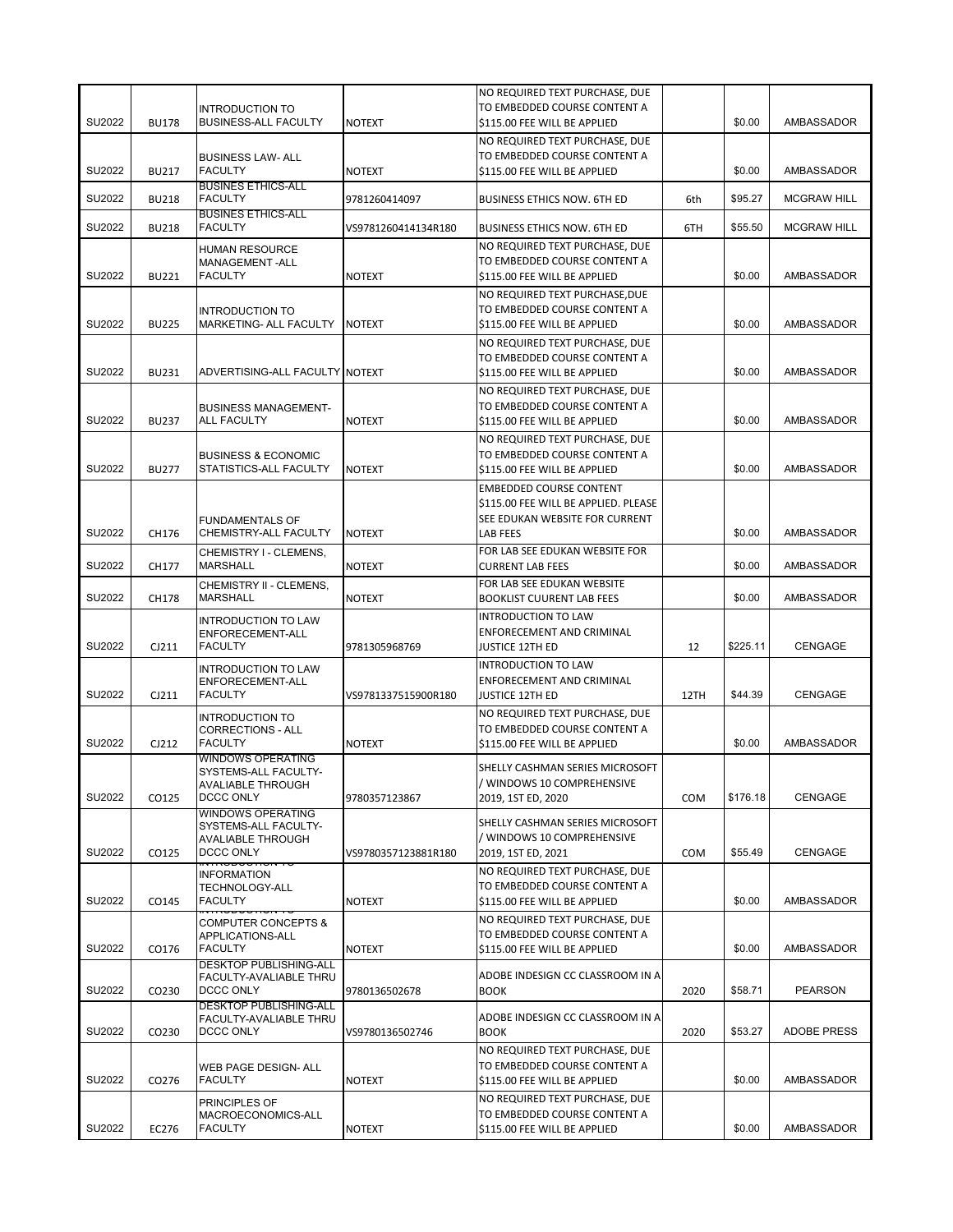|        |              | PRINCIPLES OF                                                                                                 |                     | NO REQUIRED TEXT PURCHASE, DUE<br>TO EMBEDDED COURSE CONTENT A                                 |                     |          |                             |
|--------|--------------|---------------------------------------------------------------------------------------------------------------|---------------------|------------------------------------------------------------------------------------------------|---------------------|----------|-----------------------------|
| SU2022 | EC277        | MICROECONOMICS-ALL<br><b>FACULTY</b>                                                                          | <b>NOTEXT</b>       | \$115.00 FEE WILL BE APPLIED                                                                   |                     | \$0.00   | AMBASSADOR                  |
| SU2022 | ED100        | <b>STUDENT SUCCESS</b><br>TECHNIQUES- ALL FACULTY 9780321860477                                               |                     | <b>CORNERSTONES FOR COLLEGE</b><br>SUCCESS 7TH ED                                              | $\overline{7}$      | \$104.39 | <b>PEARSON</b>              |
| SU2022 | ED100        | <b>STUDENT SUCCESS</b><br>TECHNIQUES- ALL FACULTY VS9780135836132R180                                         |                     | <b>CORNERSTONES FOR COLLEGE</b><br><b>SUCCESS 7TH ED</b>                                       | 7TH                 | \$33.29  | <b>PEARSON</b>              |
| SU2022 | ED177        | FOUNDATIONS OF MODERN<br>EDUCATION-ALL FACULTY                                                                | <b>NOTEXT</b>       | NO REQUIRED TEXT PURCHASE, DUE<br>TO EMBEDDED COURSE CONTENT A<br>\$115.00 FEE WILL BE APPLIED |                     | \$0.00   | AMBASSADOR                  |
| SU2022 | ED277        | CHILDREN'S LITERATURE -<br>ALL FACULTY                                                                        | 9780135185872       | CHILDREN'S LITERATURE, BRIEFLY 7TH<br>ED                                                       | 7                   | \$78.29  | <b>PEARSON</b>              |
| SU2022 | ED277        | CHILDREN'S LITERATURE -<br><b>ALL FACULTY</b>                                                                 | VS9780136765929     | CHILDREN'S LITERATURE, BRIEFLY 7TH<br>ED                                                       | $\overline{7}$      | \$83.24  | <b>PEARSON</b>              |
| SU2022 | <b>EN077</b> | <b>FUNDAMENTALS OF</b><br><b>WRITING- ALL FACULTY</b>                                                         | <b>NOTEXT</b>       | NO REQUIRED TEXT PURCHASE, DUE<br>TO EMBEDDED COURSE CONTENT A<br>\$115.00 FEE WILL BE APPLIED |                     | \$0.00   | AMBASSADOR                  |
| SU2022 | EN101        | <b>TECHNICAL</b><br><b>COMMUNICATIONS - ALL</b><br>FACULTY-AVAILABLE<br>THROUGH DCCC ONLY                     | VS9780135203118R180 | <b>WORKPLACE COMMUNICATIONS: THE</b><br><b>BASICS 8TH ED</b>                                   | 8TH                 | \$49.94  | <b>PEARSON</b>              |
| SU2022 | EN110        | MEDICAL TERMINOLOGY -<br><b>ALL FACULTY</b>                                                                   | VS9780323776554     | EXPLORING MEDICAL LANGUAGE<br>11TTH ED TEXT & FLASH CARDS                                      |                     | \$83.24  | <b>ELSEVIER</b>             |
| SU2022 | EN110        | MEDICAL TERMINOLOGY -<br><b>ALL FACULTY</b>                                                                   | 9780323711562       | EXPLORING MEDICAL LANGUAGE<br>11TTH ED TEXT & FLASH CARDS 11TH<br>ED                           | 11 PAP/PSC \$122.66 |          | <b>ELSEVIER</b>             |
| SU2022 | EN110        | MEDICAL TERMINOLOGY -<br><b>ALL FACULTY</b>                                                                   | VS9780803659407     | TABER'S CYCLOPEDIC MEDICAL<br>DICTIONARY, 23RD ED- OPTIONAL                                    | 23                  | \$47.02  | F A DAVIS<br><b>COMPANY</b> |
| SU2022 | <b>EN176</b> | <b>ENGLISH COMPOSITION I-</b><br>ALL FACULTY                                                                  | 9781319361532       | THE BEDFORD GUIDE FOR COLLEGE<br>WRITERS WITH READER, RESEARCH<br>MANUAL AND HANDBOOK 12TH ED  | 12                  | \$122.62 | <b>MPS</b>                  |
| SU2022 | <b>EN176</b> | <b>ENGLISH COMPOSITION I-</b><br>ALL FACULTY                                                                  | VS9781319368937R180 | THE BEDFORD GUIDE FOR COLLEGE<br>WRITERS WITH READER, RESEARCH<br>MANUAL AND HANDBOOK 12TH ED  | 12                  | \$53.27  | <b>BEDFORD BOOKS</b>        |
| SU2022 | <b>EN177</b> | <b>ENGLISH COMPOSITION II-</b><br><b>ALL FACULTY</b>                                                          | 9781319361532       | THE BEDFORD GUIDE FOR COLLEGE<br>WRITERS WITH READER, RESEARCH<br>MANUAL AND HANDBOOK 12TH ED  | 12                  | \$122.62 | <b>MPS</b>                  |
| SU2022 | <b>EN177</b> | <b>ENGLISH COMPOSITION II-</b><br><b>ALL FACULTY</b>                                                          | VS9781319368937R180 | THE BEDFORD GUIDE FOR COLLEGE<br>WRITERS WITH READER, RESEARCH<br>MANUAL AND HANDBOOK 12TH ED  | 12                  | \$53.27  | <b>BEDFORD BOOKS</b>        |
| SU2022 | <b>EN178</b> | <b>CREATIVE WRITING-ALL</b><br>FACULTY-AVAILABLE<br>THROUGH DCCC ONLY                                         | 9780134053240       | IMAGINATIVE WRITING. 4TH ED.<br>INDIANAPOLIS: LONGMAN, 2015 4TH<br>ED                          | 4                   | \$78.29  | <b>PEARSON</b>              |
| SU2022 | <b>EN201</b> | <b>INTRODUCTION TO</b><br>LITERATURE-ALL FACULTY-<br><b>AVAILABLE THROUGH</b><br>DCCC ONLY                    | 9780393664942       | THE NORTON INTRODUCTION TO<br>LITERATURE, SHORTER 13TH EDITION                                 | 13 PAP/PSC          | \$95.27  | WILEY                       |
| SU2022 | <b>EN201</b> | <b>INTRODUCTION TO</b><br>LITERATURE-ALL FACULTY-<br>AVAILABLE THROUGH<br>DCCC ONLY                           | VS9780393427806     | THE NORTON INTRODUCTION TO<br>LITERATURE, SHORTER 13TH EDITION                                 | 13TH                | \$66.60  | W W NORTON                  |
| SU2022 | <b>EN202</b> | AMERICAN LITERTURE I -<br>ALL FACULTY                                                                         | <b>NOTEXT</b>       | NO TEXT REQUIRED                                                                               |                     | \$0.00   | AMBASSADOR                  |
| SU2022 | <b>EN203</b> | <b>AMERICAN LITERTURE II -</b><br>ALL FACULTY                                                                 | <b>NOTEXT</b>       | NO TEXT REQUIRED                                                                               |                     | \$0.00   | AMBASSADOR                  |
| SU2022 | <b>EN230</b> | <b>INTRODUCTION TO FILM-</b><br><b>ALL FACULTY</b>                                                            | 9780393674699       | LOOKING AT MOVIES: AN<br>INTRODUCTION TO FILM, 6TH ED.                                         | 6 PAP/PSC           | \$112.23 | W W NORTON                  |
| SU2022 | <b>EN230</b> | INTRODUCTION TO FILM-<br>ALL FACULTY                                                                          | VS9780393691139R180 | LOOKING AT MOVIES: AN<br>INTRODUCTION TO FILM, 6TH ED.                                         | 6TH                 | \$44.34  | W W NORTON                  |
| SU2022 | <b>EN255</b> | <b>ADOLECENTS - ALL</b><br><b>FACULTY</b>                                                                     | <b>NOTEXT</b>       | NO TEXT REQUIRED                                                                               |                     | \$0.00   | AMBASSADOR                  |
| SU2022 | ES111        | <b>ENGLISH AS A SECOND</b><br>LANGUAGE I - ALL FACULTY-<br><b>AVAILABLE THROUGH</b><br>DCCC ONLY              | 9781305264595       | 21ST CENTURY READING STUDENT<br><b>BOOK 1: CREATIVE READING AND</b><br>THINKING WITH TED TALKS | Student             | \$54.81  | <b>CENGAGE</b>              |
| SU2022 | ES112        | <b>ENGLISH AS A SECOND</b><br>LANGUAGE II - ALL FACULTY <sub>'</sub><br><b>AVAILABLE THROUGH</b><br>DCCC ONLY | 9781337625111       | BUNDLE: PATHWAYS 2: READING,<br>WRITING, AND CRITICAL THINKING<br>2ND ED                       | 2 PAP/PSC           | \$67.86  | CENGAGE                     |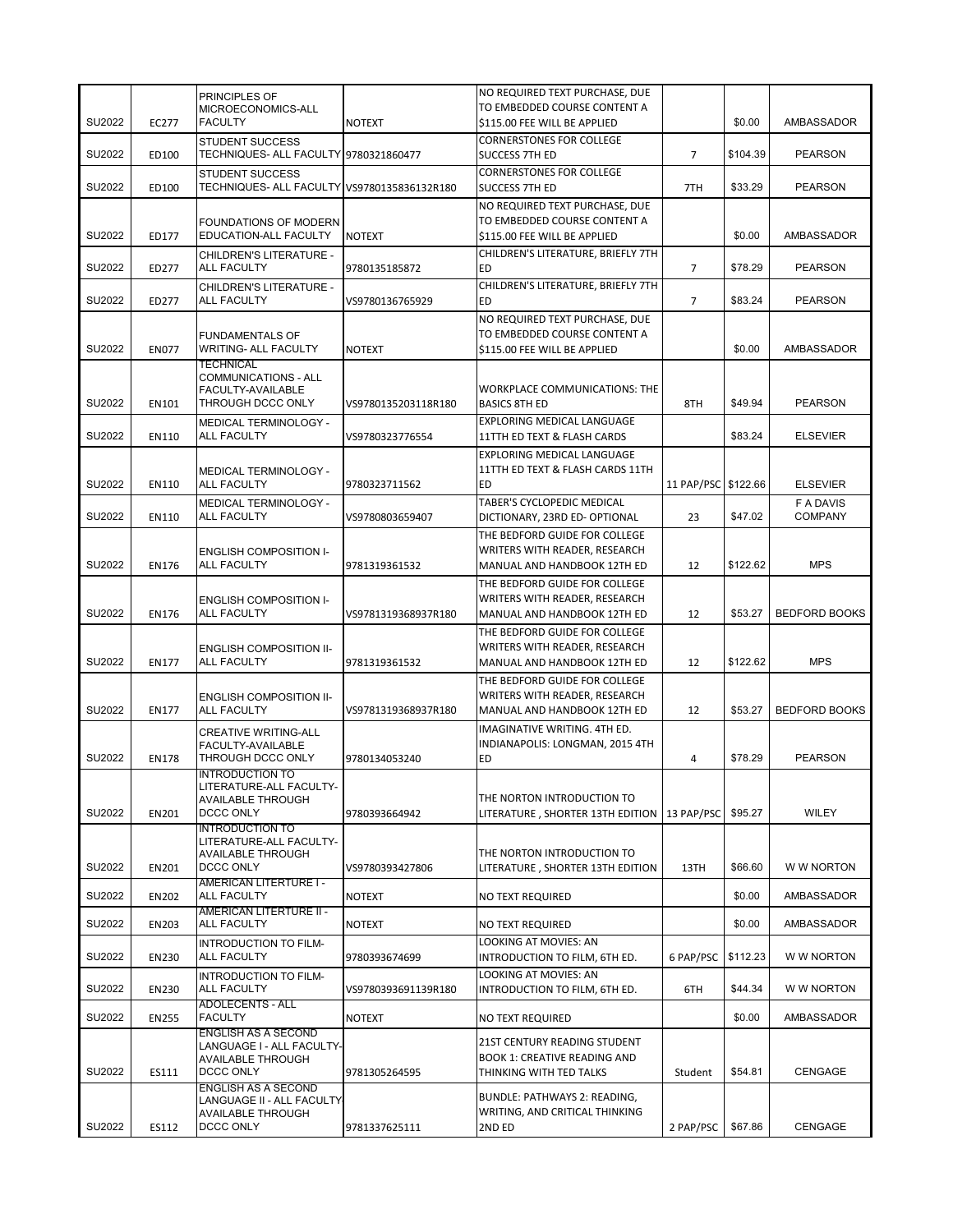|        |              | <b>ENGLISH AS A SECOND</b>                                    |                     |                                                                |                |          |                    |
|--------|--------------|---------------------------------------------------------------|---------------------|----------------------------------------------------------------|----------------|----------|--------------------|
|        |              | LANGUAGE II - ALL FACULTY<br><b>AVAILABLE THROUGH</b>         |                     | PATHWAYS: READING, WRITING, AND                                |                |          |                    |
| SU2022 | ES113        | DCCC ONLY                                                     | 9781337407793       | CRITICAL THINKING 3 2ND ED.                                    | $\overline{2}$ | \$54.81  | CENGAGE            |
|        |              | <b>ENGLISH AS A SECOND</b>                                    |                     |                                                                |                |          |                    |
|        |              | LANGUAGE II - ALL FACULTY                                     |                     |                                                                |                |          |                    |
|        |              | <b>AVAILABLE THROUGH</b>                                      |                     | PATHWAYS: READING, WRITING, AND                                |                |          |                    |
| SU2022 | <b>ES113</b> | <b>DCCC ONLY</b>                                              | VS9780357734209R180 | CRITICAL THINKING 3 2ND ED.                                    | 2ND            | \$35.52  | <b>CENGAGE</b>     |
|        |              |                                                               |                     | NO REQUIRED TEXT PURCHASE, DUE                                 |                |          |                    |
|        |              | ELEMENTARY SPANISH I-                                         |                     | TO EMBEDDED COURSE CONTENT A                                   |                |          |                    |
| SU2022 | FL176        | ALL FACULTY                                                   | <b>NOTEXT</b>       | \$115.00 FEE WILL BE APPLIED                                   |                | \$0.00   | AMBASSADOR         |
|        |              |                                                               |                     | NO REQUIRED TEXT PURCHASE, DUE                                 |                |          |                    |
|        |              | ELEMENTARY SPANISH II -                                       |                     | TO EMBEDDED COURSE CONTENT A                                   |                |          |                    |
| SU2022 | FL177        | <b>ALL FACULTY</b>                                            | <b>NOTEXT</b>       | \$115.00 FEE WILL BE APPLIED                                   |                | \$0.00   | AMBASSADOR         |
|        |              |                                                               |                     | NO REQUIRED TEXT PURCHASE. DUE                                 |                |          |                    |
| SU2022 | GE176        | <b>WORLD REGIONAL</b><br><b>GEOGRAPHY- ALL FACULTY NOTEXT</b> |                     | TO EMBEDDED COURSE CONTENT A<br>\$115.00 FEE WILL BE APPLIED   |                | \$0.00   | AMBASSADOR         |
|        |              |                                                               |                     |                                                                |                |          |                    |
| SU2022 | GO102        | GOVERNMENT-ALL<br><b>FACULTY</b>                              | 9780357367407       | STATE AND LOCAL GOVERNMENT<br>11TH ED                          | 11             | \$146.81 | <b>CENGAGE</b>     |
|        |              |                                                               |                     |                                                                |                |          |                    |
| SU2022 | GO102        | GOVERNMENT-ALL<br><b>FACULTY</b>                              | VS9780357367421R180 | STATE AND LOCAL GOVERNMENT<br>11TH ED                          | 11TH           | \$44.39  | CENGAGE            |
|        |              |                                                               |                     | A SHORT COURSE IN DIGITAL                                      |                |          |                    |
| SU2022 | GR110        | DIGITAL PHOTOGRAPHY-<br><b>ALL FACULTY</b>                    | 9780134525815       | PHOTOGRAPHY, 4TH ED                                            | 4              | \$78.29  | <b>PEARSON</b>     |
|        |              |                                                               |                     | A SHORT COURSE IN DIGITAL                                      |                |          |                    |
| SU2022 | GR110        | DIGITAL PHOTOGRAPHY-<br><b>ALL FACULTY</b>                    | VS9780134525983R180 | PHOTOGRAPHY, 4TH ED                                            | 4TH ED         | \$49.94  | <b>PEARSON</b>     |
|        |              | <b>HISTORY OF WORLD</b>                                       |                     |                                                                |                |          |                    |
|        |              | CIVILIZATION TO 1500-ALL                                      |                     |                                                                |                |          |                    |
| SU2022 | HI125        | <b>FACULTY</b>                                                | <b>NOTEXT</b>       | NO TEXT REQUIRED                                               |                | \$0.00   | AMBASSADOR         |
|        |              | AMERICAN HISTORY TO                                           |                     |                                                                |                |          |                    |
| SU2022 | HI176        | 1865-ALL FACULTY                                              | <b>NOTEXT</b>       | <b>NO TEXT REQUIRED</b>                                        |                | \$0.00   | AMBASSADOR         |
| SU2022 | HI177        | <b>AMERICAN HISTORY 1865</b><br>TO PRESENT-ALL FACULTY        | <b>NOTEXT</b>       | NO TEXT REQUIRED                                               |                | \$0.00   | AMBASSADOR         |
|        |              | <b>HISTORY OF CIVIL RIGHTS</b>                                |                     |                                                                |                |          |                    |
|        |              | MOVEMENT-ALL FACULTY,                                         |                     |                                                                |                |          |                    |
|        |              | <b>AVALIBLE THROUGH DCCC</b>                                  |                     |                                                                |                |          |                    |
| SU2022 | HI178        | <b>ONLY</b>                                                   | 9781259951732       | FROM SLAVERY TO FREEDOM 10TH ED 10 UNBND \$127.89              |                |          | <b>MCGRAW HILL</b> |
|        |              | <b>HISTORY OF CIVIL RIGHTS</b><br>MOVEMENT-ALL FACULTY,       |                     |                                                                |                |          |                    |
|        |              | AVALIBLE THROUGH DCCC                                         |                     |                                                                |                |          |                    |
| SU2022 | HI178        | <b>ONLY</b>                                                   | VS9781259951756R180 | FROM SLAVERY TO FREEDOM 10TH ED                                | 10TH ED        | \$61.05  | <b>MCGRAW HILL</b> |
|        |              | PREVENTING DRUG ABUSE-                                        |                     | DRUGS. SOCIETY, AND HUMAN                                      |                |          |                    |
| SU2022 | HL110        | <b>ALL FACULTY</b>                                            | 9781259913860       | <b>BEHAVIOR 17TH ED</b>                                        | 17             | \$91.35  | <b>MCGRAW HILL</b> |
|        |              | PREVENTING DRUG ABUSE-                                        |                     | DRUGS. SOCIETY, AND HUMAN                                      |                |          |                    |
| SU2022 | HL110        | <b>ALL FACULTY</b>                                            | VS9781260241006R180 | <b>BEHAVIOR 17TH ED</b>                                        | 17             | \$61.05  | <b>MCGRAW HILL</b> |
| SU2022 | LI176        | <b>WORLD LITERATURE- ALL</b><br><b>FACULTY</b>                | 9780486280202       | AESOP'S FABLES(OPTIONAL)                                       |                | \$2.35   | <b>DOVER PUB</b>   |
|        |              |                                                               |                     |                                                                |                |          |                    |
|        |              |                                                               |                     | ALADDIN AND OTHER FAVORITE                                     |                |          |                    |
| SU2022 | LI176        | <b>WORLD LITERATURE- ALL</b><br><b>FACULTY</b>                | VS9780486112190     | ARABIAN NIGHTS STORIES (OPTIONAL)                              |                | \$3.33   | <b>DOVER PUB</b>   |
|        |              | <b>WORLD LITERATURE- ALL</b>                                  |                     |                                                                |                |          |                    |
| SU2022 | LI176        | <b>FACULTY</b>                                                | 9780486287263       | EVERYMAN (OPTIONAL)                                            |                | \$2.35   | DOVER PUB          |
|        |              | <b>WORLD LITERATURE- ALL</b>                                  |                     |                                                                |                |          |                    |
| SU2022 | LI176        | <b>FACULTY</b>                                                | VS9780486111636     | EVERYMAN (OPTIONAL)                                            |                | \$1.10   | DOVER PUB          |
|        |              | <b>WORLD LITERATURE- ALL</b>                                  |                     | THE CLASSIC TRADITION OF HAIKU; AN                             |                |          |                    |
| SU2022 | LI176        | <b>FACULTY</b>                                                | 9780486292748       | ANTHOLOGY                                                      |                | \$2.35   | <b>DOVER PUB</b>   |
|        |              | <b>WORLD LITERATURE- ALL</b>                                  |                     | THE CLASSIC TRADITION OF HAIKU; AN                             |                |          |                    |
| SU2022 | LI176        | <b>FACULTY</b>                                                | VS9780486113333     | <b>ANTHOLOGY</b>                                               |                | \$1.10   | DOVER PUB          |
| SU2022 | LI176        | <b>WORLD LITERATURE- ALL</b><br><b>FACULTY</b>                | 9780385474542       |                                                                |                | \$9.87   | RANDOM HOUSE       |
|        |              |                                                               |                     | THINGS FALL APART                                              | Reprint        |          |                    |
|        |              |                                                               |                     | NO REQUIRED TEXT PURCHASE, DUE<br>TO EMBEDDED COURSE CONTENT A |                |          |                    |
| SU2022 | MA075        | <b>BASIC APPLIED MATH- ALL</b><br><b>FACULTY</b>              | <b>NOTEXT</b>       | \$115.00 FEE WILL BE APPLIED                                   |                | \$0.00   | AMBASSADOR         |
|        |              |                                                               |                     | NO REQUIRED TEXT PURCHASE, DUE                                 |                |          |                    |
|        |              |                                                               |                     | TO EMBEDDED COURSE CONTENT A                                   |                |          |                    |
| SU2022 | MA076        | BEGINNING ALGEBRA- ALL<br><b>FACULTY</b>                      | <b>NOTEXT</b>       | \$115.00 FEE WILL BE APPLIED                                   |                | \$0.00   | AMBASSADOR         |
|        |              | WITH REVIEW - ALL                                             |                     |                                                                |                |          |                    |
|        |              | FACULTY - MUST MEET                                           |                     |                                                                |                |          |                    |
|        |              | <b>PLACEMENT</b>                                              |                     | NO REQUIRED TEXT PURCHASE, DUE<br>TO EMBEDDED COURSE CONTENT A |                |          |                    |
| SU2022 | MA176        | REQUIREMENTS. CONTACY<br>YOUR EDUK                            | <b>NOTEXT</b>       | \$115.00 FEE WILL BE APPLIED                                   |                | \$0.00   | AMBASSADOR         |
|        |              |                                                               |                     |                                                                |                |          |                    |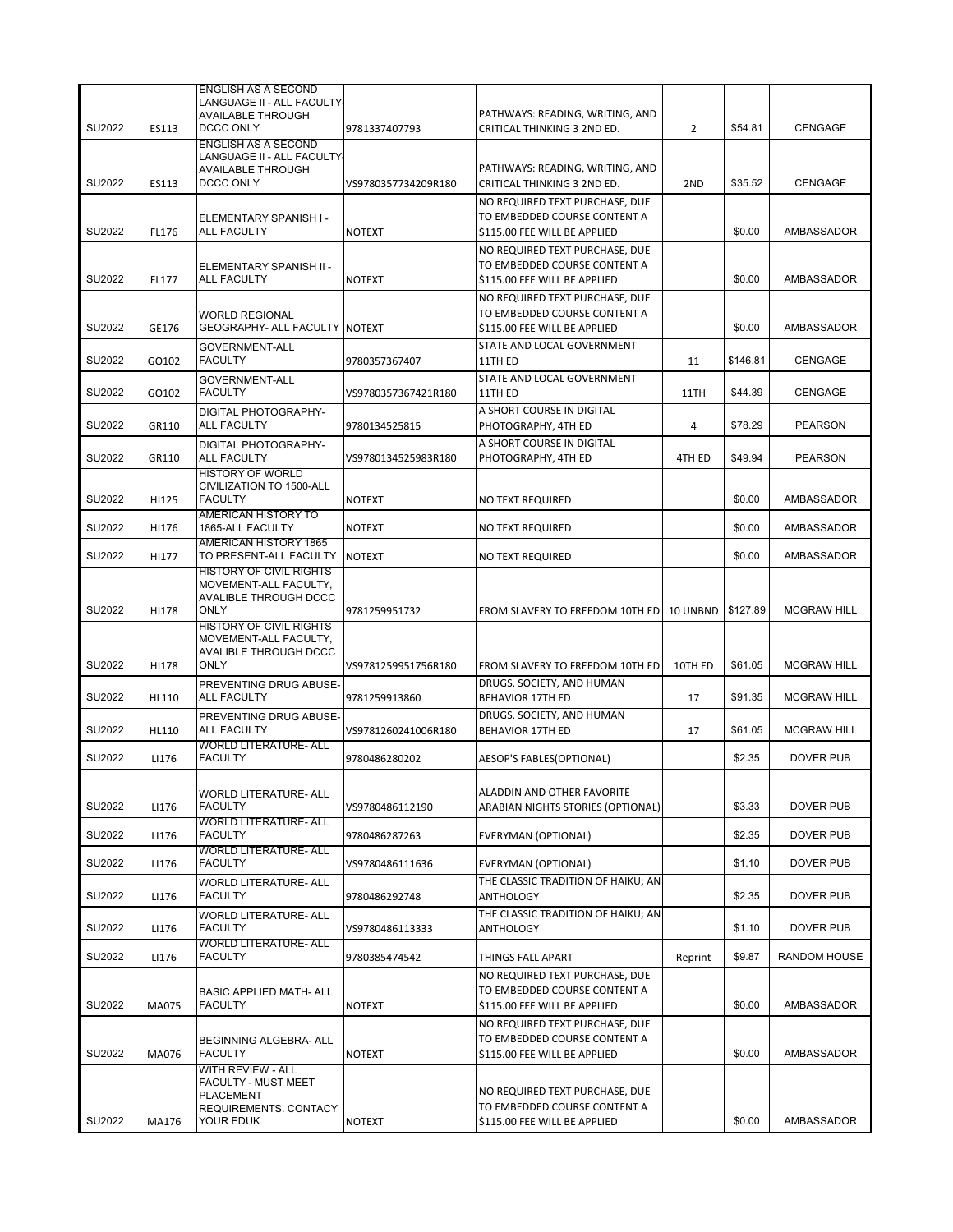| SU2022<br>MA177<br><b>ALL FACULTY</b><br>\$115.00 FEE WILL BE APPLIED<br>\$0.00<br><b>NOTEXT</b><br>NO REQUIRED TEXT PURCHASE, DUE<br>TO EMBEDDED COURSE CONTENT A<br>COLLEGE ALGEBRA-- ALL<br>SU2022<br><b>FACULTY</b><br>\$0.00<br>MA178<br><b>NOTEXT</b><br>\$115.00 FEE WILL BE APPLIED<br>NO REQUIRED TEXT PURCHASE DUE<br>TO EMBEDDED COURSE CONTENT A<br>ELEMENTARY STATISTICS -<br>SU2022<br><b>ALL FACULTY</b><br>\$0.00<br>MA205<br><b>NOTEXT</b><br>\$115.00 FEE WILL BE APPLIED<br>NO REQUIRED TEXT PURCHASE DUE<br>TO EMBEDDED COURSE CONTENT A<br><b>CALCULUS METHODS- ALL</b><br>SU2022<br>\$0.00<br>MA210<br><b>FACULTY</b><br><b>NOTEXT</b><br>\$115.00 FEE WILL BE APPLIED<br><b>INTRODUCTION TO</b><br>METEROLOGY WITH LAB-<br>SU2022<br><b>ALL FACULTY</b><br>\$202.26<br>ME105<br>9780134758589<br>THE ATMOSPHERE 14TH ED<br>14<br><b>INTRODUCTION TO</b><br>METEROLOGY WITH LAB-<br>SU2022<br>\$49.94<br><b>ALL FACULTY</b><br>THE ATMOSPHERE 14TH ED<br>ME105<br>VS9780134801018R180<br>14<br><b>INTRODUCTION TO MUSIC-</b><br>SU2022<br>MU176<br><b>ALL FACULTY</b><br><b>NOTEXT</b><br>NO REQUIRED TEXT<br>\$0.00<br><b>INTRODUCTION TO</b><br>PRINCIPLES OF ATHLETIC TRAINING: A<br>ATHLETIC TRAINING-ALL<br>GUIDE TO EVIDENCE-BASED CLINICAL<br><b>FACULTY-THROUGH DCCC</b><br>SU2022<br><b>ONLY</b><br>\$127.89<br>PE150<br>9781260809022<br>PRACTICE 17TH ED<br>17TH ED<br>NO REQUIRED TEXT PURCHASE DUE<br>TO EMBEDDED COURSE CONTENT A<br>LIFESTYLE MANAGEMENT-<br>SU2022<br><b>ALL FACULTY</b><br>\$0.00<br>PE176<br><b>NOTEXT</b><br>\$115.00 FEE WILL BE APPLIED<br>NO REQUIRED TEXT PURCHASE DUE<br>TO EMBEDDED COURSE CONTENT A<br>PERSONAL & COMMUNITY<br>SU2022<br>\$0.00<br>PE177<br><b>HEALTH- ALL FACULTY</b><br><b>NOTEXT</b><br>\$115.00 FEE WILL BE APPLIED<br><b>BASIC CARE AND</b> | AMBASSADOR<br>AMBASSADOR<br>AMBASSADOR<br>AMBASSADOR |
|----------------------------------------------------------------------------------------------------------------------------------------------------------------------------------------------------------------------------------------------------------------------------------------------------------------------------------------------------------------------------------------------------------------------------------------------------------------------------------------------------------------------------------------------------------------------------------------------------------------------------------------------------------------------------------------------------------------------------------------------------------------------------------------------------------------------------------------------------------------------------------------------------------------------------------------------------------------------------------------------------------------------------------------------------------------------------------------------------------------------------------------------------------------------------------------------------------------------------------------------------------------------------------------------------------------------------------------------------------------------------------------------------------------------------------------------------------------------------------------------------------------------------------------------------------------------------------------------------------------------------------------------------------------------------------------------------------------------------------------------------------------------------------------------------------------------------------|------------------------------------------------------|
|                                                                                                                                                                                                                                                                                                                                                                                                                                                                                                                                                                                                                                                                                                                                                                                                                                                                                                                                                                                                                                                                                                                                                                                                                                                                                                                                                                                                                                                                                                                                                                                                                                                                                                                                                                                                                                  |                                                      |
|                                                                                                                                                                                                                                                                                                                                                                                                                                                                                                                                                                                                                                                                                                                                                                                                                                                                                                                                                                                                                                                                                                                                                                                                                                                                                                                                                                                                                                                                                                                                                                                                                                                                                                                                                                                                                                  |                                                      |
|                                                                                                                                                                                                                                                                                                                                                                                                                                                                                                                                                                                                                                                                                                                                                                                                                                                                                                                                                                                                                                                                                                                                                                                                                                                                                                                                                                                                                                                                                                                                                                                                                                                                                                                                                                                                                                  |                                                      |
|                                                                                                                                                                                                                                                                                                                                                                                                                                                                                                                                                                                                                                                                                                                                                                                                                                                                                                                                                                                                                                                                                                                                                                                                                                                                                                                                                                                                                                                                                                                                                                                                                                                                                                                                                                                                                                  |                                                      |
|                                                                                                                                                                                                                                                                                                                                                                                                                                                                                                                                                                                                                                                                                                                                                                                                                                                                                                                                                                                                                                                                                                                                                                                                                                                                                                                                                                                                                                                                                                                                                                                                                                                                                                                                                                                                                                  |                                                      |
|                                                                                                                                                                                                                                                                                                                                                                                                                                                                                                                                                                                                                                                                                                                                                                                                                                                                                                                                                                                                                                                                                                                                                                                                                                                                                                                                                                                                                                                                                                                                                                                                                                                                                                                                                                                                                                  | <b>PEARSON</b>                                       |
|                                                                                                                                                                                                                                                                                                                                                                                                                                                                                                                                                                                                                                                                                                                                                                                                                                                                                                                                                                                                                                                                                                                                                                                                                                                                                                                                                                                                                                                                                                                                                                                                                                                                                                                                                                                                                                  | <b>PEARSON</b>                                       |
|                                                                                                                                                                                                                                                                                                                                                                                                                                                                                                                                                                                                                                                                                                                                                                                                                                                                                                                                                                                                                                                                                                                                                                                                                                                                                                                                                                                                                                                                                                                                                                                                                                                                                                                                                                                                                                  | AMBASSADOR                                           |
|                                                                                                                                                                                                                                                                                                                                                                                                                                                                                                                                                                                                                                                                                                                                                                                                                                                                                                                                                                                                                                                                                                                                                                                                                                                                                                                                                                                                                                                                                                                                                                                                                                                                                                                                                                                                                                  | <b>MCGRAW HILL</b>                                   |
|                                                                                                                                                                                                                                                                                                                                                                                                                                                                                                                                                                                                                                                                                                                                                                                                                                                                                                                                                                                                                                                                                                                                                                                                                                                                                                                                                                                                                                                                                                                                                                                                                                                                                                                                                                                                                                  | <b>AMBASSADOR</b>                                    |
|                                                                                                                                                                                                                                                                                                                                                                                                                                                                                                                                                                                                                                                                                                                                                                                                                                                                                                                                                                                                                                                                                                                                                                                                                                                                                                                                                                                                                                                                                                                                                                                                                                                                                                                                                                                                                                  |                                                      |
|                                                                                                                                                                                                                                                                                                                                                                                                                                                                                                                                                                                                                                                                                                                                                                                                                                                                                                                                                                                                                                                                                                                                                                                                                                                                                                                                                                                                                                                                                                                                                                                                                                                                                                                                                                                                                                  | AMBASSADOR                                           |
| PREVENTION OF ATHLETIC<br>PRINCIPLES OF ATHLETIC TRAINING: A<br>INJURIES - ALL FACULTY,<br>GUIDE TO EVIDENCE-BASED CLINICAL<br><b>AVAILABLE THROUGH</b><br>SU2022<br>PE251<br>DCCC ONLY<br>\$127.89<br>9781260809022<br>PRACTICE 17TH ED<br>17TH ED                                                                                                                                                                                                                                                                                                                                                                                                                                                                                                                                                                                                                                                                                                                                                                                                                                                                                                                                                                                                                                                                                                                                                                                                                                                                                                                                                                                                                                                                                                                                                                              | <b>MCGRAW HILL</b>                                   |
| <b>ENVIRONMENTAL SCIENCE -</b><br>SU2022<br>PH130<br><b>CLEMENS</b><br>\$127.89<br>9781265096137<br>ENVIRONMENTAL SCIENCE, 16TH ED.<br>16TH                                                                                                                                                                                                                                                                                                                                                                                                                                                                                                                                                                                                                                                                                                                                                                                                                                                                                                                                                                                                                                                                                                                                                                                                                                                                                                                                                                                                                                                                                                                                                                                                                                                                                      | <b>MCGRAW HILL</b>                                   |
| <b>ENVIRONMENTAL SCIENCE -</b>                                                                                                                                                                                                                                                                                                                                                                                                                                                                                                                                                                                                                                                                                                                                                                                                                                                                                                                                                                                                                                                                                                                                                                                                                                                                                                                                                                                                                                                                                                                                                                                                                                                                                                                                                                                                   |                                                      |
| SU2022<br>PH130<br><b>CLEMENS</b><br>ENVIRONMENTAL SCIENCE, 16TH ED.<br>\$61.05<br>VS9781265098292R180<br>16TH<br><b>ENVIRONMENTAL SCIENCE -</b>                                                                                                                                                                                                                                                                                                                                                                                                                                                                                                                                                                                                                                                                                                                                                                                                                                                                                                                                                                                                                                                                                                                                                                                                                                                                                                                                                                                                                                                                                                                                                                                                                                                                                 | <b>MCGRAW HILL</b>                                   |
| SU2022<br>PH130<br><b>CLEMENS</b><br>SILENT SPRING<br>\$11.09<br>9780618249060<br>ANV                                                                                                                                                                                                                                                                                                                                                                                                                                                                                                                                                                                                                                                                                                                                                                                                                                                                                                                                                                                                                                                                                                                                                                                                                                                                                                                                                                                                                                                                                                                                                                                                                                                                                                                                            | <b>HARPER COLLINS</b>                                |
| ENVIRONMENTAL SCIENCE: ACTIVE<br>LEARNING LABORATORIES AND<br><b>ENVIRONMENTAL SCIENCE</b><br>SU2022<br>LAB-CLEMENS-OPTIONAL<br>PH131<br>3RD ED<br>\$77.00<br>9781119462590<br>APPLIED PROBLEM SETS, 3RD ED                                                                                                                                                                                                                                                                                                                                                                                                                                                                                                                                                                                                                                                                                                                                                                                                                                                                                                                                                                                                                                                                                                                                                                                                                                                                                                                                                                                                                                                                                                                                                                                                                      | WILEY                                                |
| ENVIRONMENTAL SCIENCE: ACTIVE<br>LEARNING LABORATORIES AND<br><b>ENVIRONMENTAL SCIENCE</b><br>SU2022<br>LAB-CLEMENS-OPTIONAL<br>\$21.09<br>VS9781119462552R150<br>PH131<br>APPLIED PROBLEM SETS, 3RD ED<br>3RD ED                                                                                                                                                                                                                                                                                                                                                                                                                                                                                                                                                                                                                                                                                                                                                                                                                                                                                                                                                                                                                                                                                                                                                                                                                                                                                                                                                                                                                                                                                                                                                                                                                | WILEY                                                |
| NO REQUIRED TEXT PURCHASE DUE<br>TO EMBEDDED COURSE CONTENT A<br>PHYSICAL SCIENCE- ALL<br>SU2022<br><b>FACULTY</b><br><b>NOTEXT</b><br>\$0.00<br>PH176<br>\$115.00 FEE WILL BE APPLIED                                                                                                                                                                                                                                                                                                                                                                                                                                                                                                                                                                                                                                                                                                                                                                                                                                                                                                                                                                                                                                                                                                                                                                                                                                                                                                                                                                                                                                                                                                                                                                                                                                           | AMBASSADOR                                           |
| <b>EMBEDDED COURSE CONTENT</b><br>\$115.00 FEE WILL BE APPLIED. PLEASE<br>SEE EDUKAN WEBSITE FOR CURRENT<br><b>INTRODUCTION TO</b><br>SU2022<br>\$0.00<br>PH177<br>GEOLOGY-ALL FACULTY<br><b>NOTEXT</b><br>LAB FEES                                                                                                                                                                                                                                                                                                                                                                                                                                                                                                                                                                                                                                                                                                                                                                                                                                                                                                                                                                                                                                                                                                                                                                                                                                                                                                                                                                                                                                                                                                                                                                                                              | AMBASSADOR                                           |
| THE INTRODUCTORY PHYSICAL<br><b>GEOLOGY LABORATORY KIT &amp;</b><br>MANUAL, SEE EDUKAN WEBSITE FOR<br><b>INTRODUCTION TO</b><br>SU2022<br>PAP/PSC LA \$138.07<br>PH177<br>GEOLOGY-ALL FACULTY<br><b>CURRENT LAB FEES</b><br>9781465270009                                                                                                                                                                                                                                                                                                                                                                                                                                                                                                                                                                                                                                                                                                                                                                                                                                                                                                                                                                                                                                                                                                                                                                                                                                                                                                                                                                                                                                                                                                                                                                                        | <b>KENDALL HUNT</b>                                  |
| <b>INTRODUCTION TO</b>                                                                                                                                                                                                                                                                                                                                                                                                                                                                                                                                                                                                                                                                                                                                                                                                                                                                                                                                                                                                                                                                                                                                                                                                                                                                                                                                                                                                                                                                                                                                                                                                                                                                                                                                                                                                           |                                                      |
| SU2022<br>\$0.00<br>ASTRONOMY-ALL FACULTY<br><b>NOTEXT</b><br>PH178<br>NO REQUIRED TEXT<br><b>EMBEDDED COURSE CONTENT</b>                                                                                                                                                                                                                                                                                                                                                                                                                                                                                                                                                                                                                                                                                                                                                                                                                                                                                                                                                                                                                                                                                                                                                                                                                                                                                                                                                                                                                                                                                                                                                                                                                                                                                                        | AMBASSADOR                                           |
| \$115.00 FEE WILL BE APPLIED. PLEASE<br><b>GENERAL PHYSICS I-ALL</b><br>SEE EDUKAN WEBSITE FOR CURRENT<br>FACULTY-NOT AVAILIBLE                                                                                                                                                                                                                                                                                                                                                                                                                                                                                                                                                                                                                                                                                                                                                                                                                                                                                                                                                                                                                                                                                                                                                                                                                                                                                                                                                                                                                                                                                                                                                                                                                                                                                                  |                                                      |
| SU2022<br><b>THROUGH DCCC</b><br>\$0.00<br>PH207<br><b>NOTEXT</b><br>LAB FEES<br><b>EMBEDDED COURSE CONTENT</b>                                                                                                                                                                                                                                                                                                                                                                                                                                                                                                                                                                                                                                                                                                                                                                                                                                                                                                                                                                                                                                                                                                                                                                                                                                                                                                                                                                                                                                                                                                                                                                                                                                                                                                                  |                                                      |
| \$115.00 FEE WILL BE APPLIED. PLEASE<br><b>GENERAL PHYSICS II-ALL</b><br>SEE EDUKAN WEBSITE FOR CURRENT<br>FACULTY-NOT AVAILIBLE<br>SU2022<br>THROUGH DCCC<br>\$0.00<br>PH227<br><b>NOTEXT</b><br>LAB FEES<br>AMBASSADOR                                                                                                                                                                                                                                                                                                                                                                                                                                                                                                                                                                                                                                                                                                                                                                                                                                                                                                                                                                                                                                                                                                                                                                                                                                                                                                                                                                                                                                                                                                                                                                                                         | AMBASSADOR                                           |